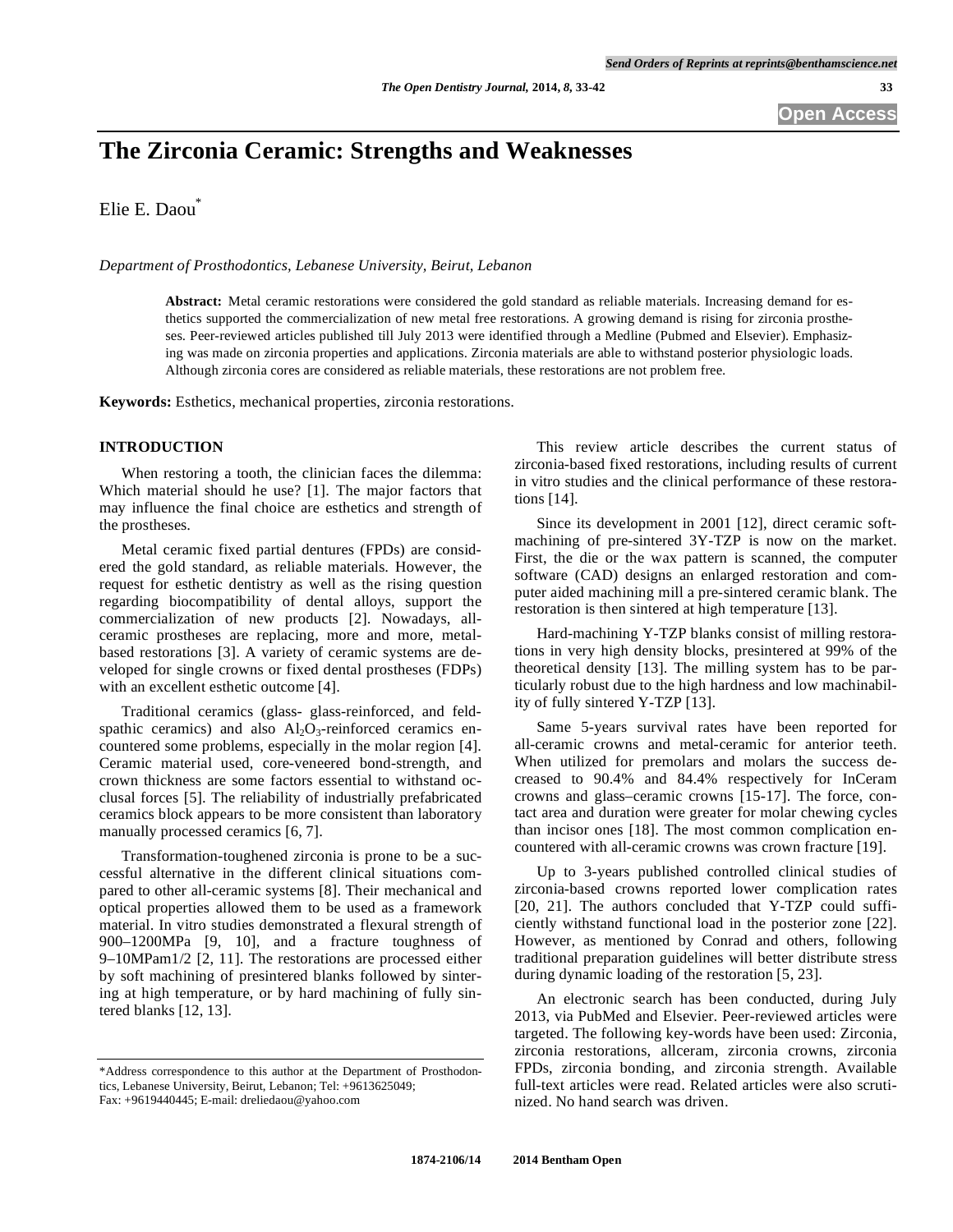#### **FRACTURE RESISTANCE**

The mechanical properties of zirconia allowed them to be used in posterior FPDs and permit substantial reduction in core thickness [13].

Under ambient pressure, the temperature will influence the crystallographic form of unalloyed zirconia. At room temperature and upon heating up to 1170 °C, the structure is monoclinic. Then it is tetragonal between 1170 and 2370 °C and cubic above 2370 °C and up to the melting point [24]. Upon cooling, transformation from the tetragonal (*t*) phase to the monoclinic (*m*) phase will induce a substantial increase in volume (~4.5%). This will lead to catastrophic failure. Adding CaO, MgO,  $Y_2O_3$  or CeO<sub>2</sub> to zirconia-alloys allows the retention of the tetragonal structure at room temperature. This will control the stress-inducing  $t \rightarrow m$  transformation. Compressive stresses developed in the vicinity of a crack tip, arrest crack propagation and lead to high toughness [13, 25, 26].

Composition, grain size, shape of the zirconia particles, type and amount of the stabilizing oxides, interaction of zirconia with other phases and processing are also factors that have impact on the metastability of the transformation [26].

 However, grinding or sandblasting are responsible to cause the  $t \rightarrow m$  transformation altering the phase integrity of the material and increasing the susceptibility to aging [27, 28]. The presence of water will exacerbate this welldocumented "Low Temperature Degradation" (LTD) [29, 30]. The  $Y_2O_3$  can react with the aqueous environment producing yttrium hydroxide  $(Y[OH]_3H_2O)$  [31, 27]. Grain pullout and microcracking as well as decrease in strength are reported consequences of this aging process [13, 32]. Frameworks or parts of a framework that are not veneered as well as zirconia implants and abutments exposed to the oral environment, are subjected to this phenomenon. This is why during framework design, non-veneered zirconia should be avoided [27].

Innovative bioceramics such as zirconia magnesia (Mg-PSZ with bioactive glass coating) [33] and alumina composites TZP stabilized [34] are recently reported as degradationfree materials [35].

Both *in vitro* and *in vivo* studies demonstrated that fracture of the connectors was the exclusive mode of failure in all-ceramic FPDs [36, 37]. Connector fracture was initiated at the gingival embrasure. Concentration of tensile stresses can be reduced by larger radius of curvature at the gingival embrasure [38]. Whereas, sharp occlusal embrasures did not affect FPDs' fracture resistance [39, 40].

An occlusogingival height of 2.5 mm and a buccolingual width of 2.5 mm of the connectors (a connector surface area of 6.25 mm<sup>2</sup>) are sufficient to ensure long-term success of metal-ceramic FPDs [41]. These dimensions are achievable both in the anterior and in the posterior segments.

Mechanical strength of zirconia frameworks is up to three-times higher than other allceram. It can withstand physiological occlusal forces applied in the posterior region [4, 14, 42, 43] Even rare, framework fractures in all-ceram FPDs were reported in the connector region [44-46, 4]. Therefore, connector dimensions are crucial for fracture resistance [40].

Fracture propagated from the gingival surface of the connector toward the pontic [47]. A connector dimension of  $3\times3$  mm increased the fracture strength of zirconia-based FPDs by 20% [44, 48, 49]. Required dimensions for the connector could still be smaller than for other all-ceramic core materials [40]. Even though, some authors recommended a connector dimension of  $4\times4$  mm and that the framework must support the veneering porcelain, which should not include more than 2.0 mm of unsupported veneering material [14, 27, 50-52]. Worth noting that bulk fracture appears to be quite uncommon [13].

The major problem encountered is porcelain cracking. The difficulties are material-specific with an incidence from 8 to 50% [53, 54]. Thickness ratios or framework design also play a role. For comparison, porcelain problems on metal– ceramic prosthesis over a 10 years observation period was reported to be, no higher than 6% for most alternative alloys, [55]. 98% completely intact porcelain at 5 years was reported for goldbased alloy [56, 69]. Thus, porcelain–zirconia compatibility is to be considered [13].

Zirconia–porcelain interface may be involved in crazing and chipping during function. Stresses could be related to surface property, as bulk thermal expansion/contraction mismatches does not appear to be the cause [13]. The aggressivity of silicate glasses as solvents of refractory materials at high temperature is known [57]. Under firing conditions, aluminum oxide is soluble in dental porcelains [58]. Cerium and zirconium diffuse into a glass used to infiltrate a partially sintered Ce-TZP powder [59]. Lessening of stabilizing dopants (e.g., Y and Ce) might induce local changes in zirconia surface [60] resulting in destabilization of the *t*phase [61] with quite high local associated strains [62]. Liquid silicate can penetrate the grain boundaries perhaps analogous to water penetration of Y-TZP [13, 63].

## **CHIPPING AND FAILURES**

Chipping is defined as "a typical failure of contact loadings, normally produced when a crack generated or propagated by contact loads deflects due to the presence of a free surface nearby" [64, 65]. Tensile stress induces fracture of the brittle ceramic usually perpendicular to the applied force [66].

Thermal coefficient mismatches, processing (porosity, impurity inclusion) and inherent material defects (large grains, residual scratches) will increase the probability of crack propagation under loading [67]. Brittle fracture of ceramics will be triggered adjacent to these zones [66].

In the case of metal-ceramic prostheses, an adherent layer of oxide is essential to achieve a strong bond. This will enhance the wettability and the adherence of the ceramic. When the temperature attains a certain level, part of this oxide will be dissolved into the glass. In the case of nickelchromium alloys, excess oxide production will cause weak bonding [68]. High-gold alloys will produce an adequate oxide layer for a solid bond with the porcelain [68].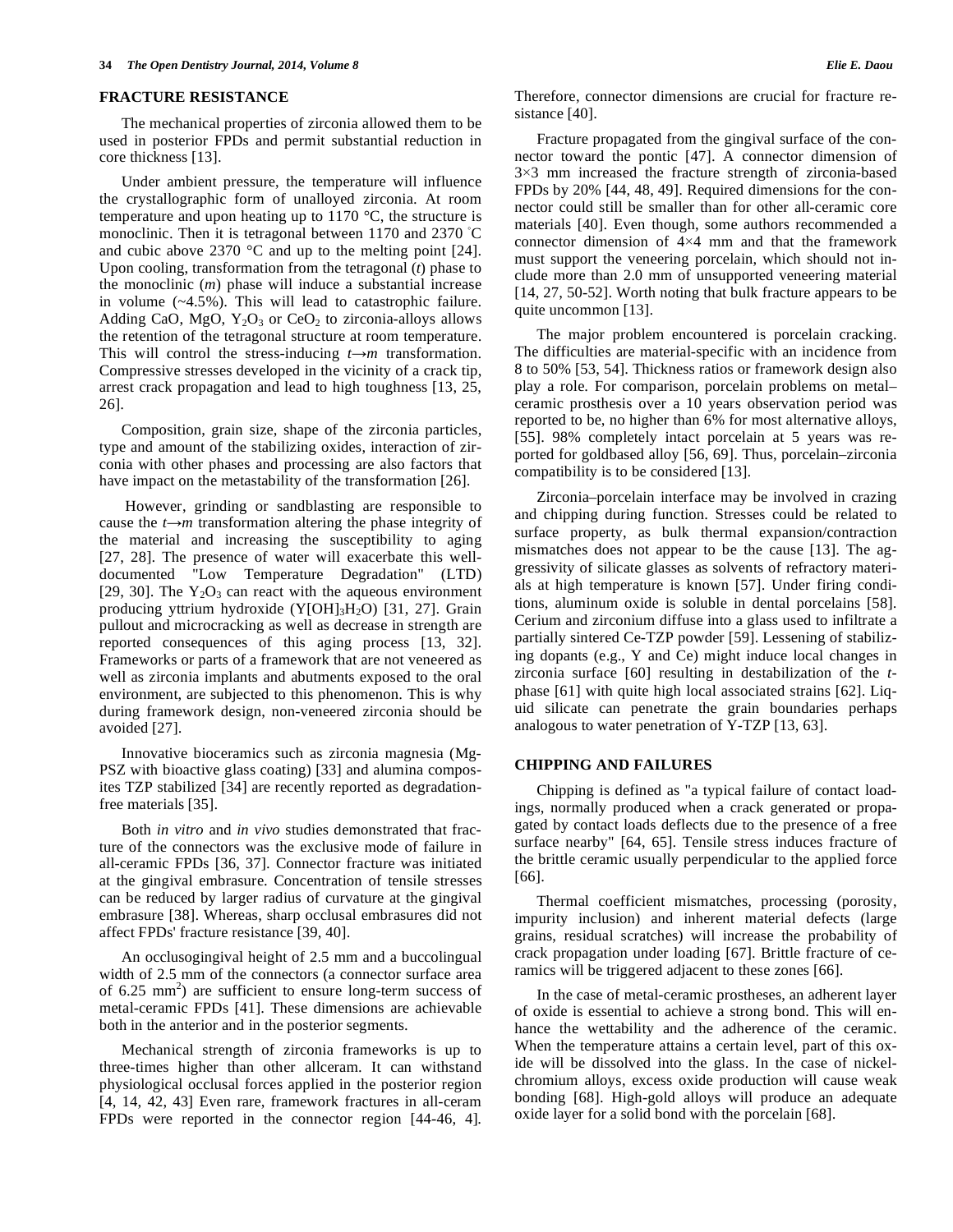#### *The Zirconia Ceramic: Strengths and Weaknesses The Open Dentistry Journal, 2014, Volume 8* **35**

The zirconia core–veneer bond should also be strong enough to gain profit from exceptional properties of the framework. However, according to Aboushelib, this bond strength is lower than for other all-ceram systems [69]. This can induce chipping and delamination under friction. Framework surface treatment, the surface finish, the type and method of application of the veneer ceramic will affect this bonding [70].

If no fractures of the zirconia framework have been reported [2], chip-off fracture rates up to 20% was observed at 5-years follow-up period [4, 5]. In the case of metal framework FPDs, a review of the literature revealed either no fracture of the veneering ceramic [71] or substantially lower fracture rates ranging from 2.7% up to 5.5% for observation periods from 10 to 15 years [2, 72, 73].

Adequate framework design, proper veneering ceramic support and thickness are factors implicated in the ceramic survival [74]. Moreover, occlusal forces, such as direction, magnitude and frequency are to be taken into consideration [2, 75]. Roughness of the veneer that results from occlusal contacts or grinding may induct chipping. Fractography analysis revealed that crack propagation originated from wear area and occlusal adjustments [27, 76, 77]. Studies have shown that sandblasting and sharp indentations even at very low loads are very harmful to long-term longevity of zirconia [78-80].

Marchack *et al.* demonstrated that scanning of full contour waxing will provide an optimal porcelain thickness on appropriate coping design [81]. This will decrease porcelain fracture [14, 82]. It has been recommended that the veneer thickness does not exceed two-fold of the core thickness. The pontic framework must have an anatomical shape to support veneers' cusps [83]. However, a completely suitable veneer system has not yet been found. Differences in microtensile bond strength between several veneering porcelains have been shown [84]. Strong veneering systems are recommended to avoid chipping [4].

 For others, the thermal expansion coefficient (TEC) plays a major role far before the zirconia-veneer bond strength [85, 86, 77]. Most manufacturers provide veneering porcelains having a slight mismatch between their porcelain and zirconia, with the porcelain having approximately TEC lower than the zirconia TEC [84]. Desirable residual compressive stress in the veneering ceramic is present when a framework material with a slightly higher TEC is used [87]. In contrast, when Zirconia's TEC is lower than ceramic's, veneer delamination and microcracks occurred [69, 88]. This approach is used for most metal-ceramic systems and non-zirconia all-ceramic systems. [89, 90, 13] Therefore, if a compatibility issue is occurring with Y-TZP, it is likely not only due to a simple thermal expansion coefficient mismatch between the bulk materials [13]. Low fusing veneering ceramics with similar TEC have been developed. Grain size may also play a role [2]. The wide range of sintering temperature has an incidence on the particle size and later on the phase stability of zirconia-yittria [13].

Some recent studies described a layering method of indirect composite onto a zirconia framework [61-66]. A short term *in-vitro* study reported a superior bond strength by using a priming agent containing the functional monomer MDP [61]. Plastic and viscoelastic effects, as well as susceptibility to creep And recovery [67, 68] are advantageous properties of using composite, especially in areas of high occlusal stress [69, 87].

Zirconia presents a thermoconductivity much lower than that of other framework materials [6, 9]. This low thermal conductivity retards the ceramic cooling rate at the interface. This generates thermal residual stress [91, 92]. It may induce thermal cycling delamination of the veneering porcelain [2]. The effect of different cooling rates (rapid and slow) on the bond strength between layering porcelain and zirconia ceramics has been assessed [93, 94]. Prolonged cooling phases have been proposed to reduce this stress and veneer chipping [83, 95, 96]. Slow cooling time ameliorated the resistance of the veneered zirconia restorations [76, 97], and enhanced the shear bond strength [93]. However, Gostemeyer *et al.* argued that adding 5 min cooling in the furnace lowered the bond strength [94]. Komine noticed that these conflicting findings are the result of different cooling and testing methods [87].

Applying a liner material has been proposed to mask the opacity of the zirconia-core. Unfortunately, this reduced the core-veneer bond-strength and increased the percentage of interfacial failure [70, 84]. Kim and Fischer agreed on the negative effect of liner application [86, 98, 99]. Aboushelid contraindicated their use with Press-on ceramics [84]. The lower strength of liners compared to dentine ceramic may play a role in these negative results. Still, others found that liner materials enhances the bond strength between zirconia and some layering ceramic [87].

## **LAYERED /PRESSED VENEERING CERAMICS**

Cohesive and adhesive failures of the veneering are recurrent complications of veneered zirconia frameworks [76].

To counteract this tendency, the "overpressing technique" has been proposed. A specific ceramic is pressed onto the zirconia framework [100]. According to Beuer *et al.* [101] this technique is reliable since no chipping has been detected [14].

Fabrication of conventional dental porcelains consists of a frit condensation followed by a sintering process. Sintering may introduce thermally induced residual stresses [102]. This can modify the measured biaxial flexure strength [103- 105]. The moisture content of the veneering material during sintering might induce changes in the zirconia/veneering interface and provoke transformation from the tetragonal phase to the monoclinic phase [106]. Swain *et al*. [95] preconized that residual stresses and contact-induced cracking will develop chip-fracture. Beuer *et al.* [100] reported higher strength of CAD/CAM veneering ceramic compared to the layered veneering technique. Using of the pressed ceramic may reduce the chipping incidence [4], since the heatpressing fabrication method would reduce the formation of large flaws and minimize the thermally induces residual stresses [102, 105]. The manufactured blanks are reported flawless. Greater porosities are entrapped during fabrication stages in dental laboratory, added to human errors [107, 108]. The shrinkage level of the porcelain may be related to the ratio of the mixed powder/liquid veneering ceramic. Minimal three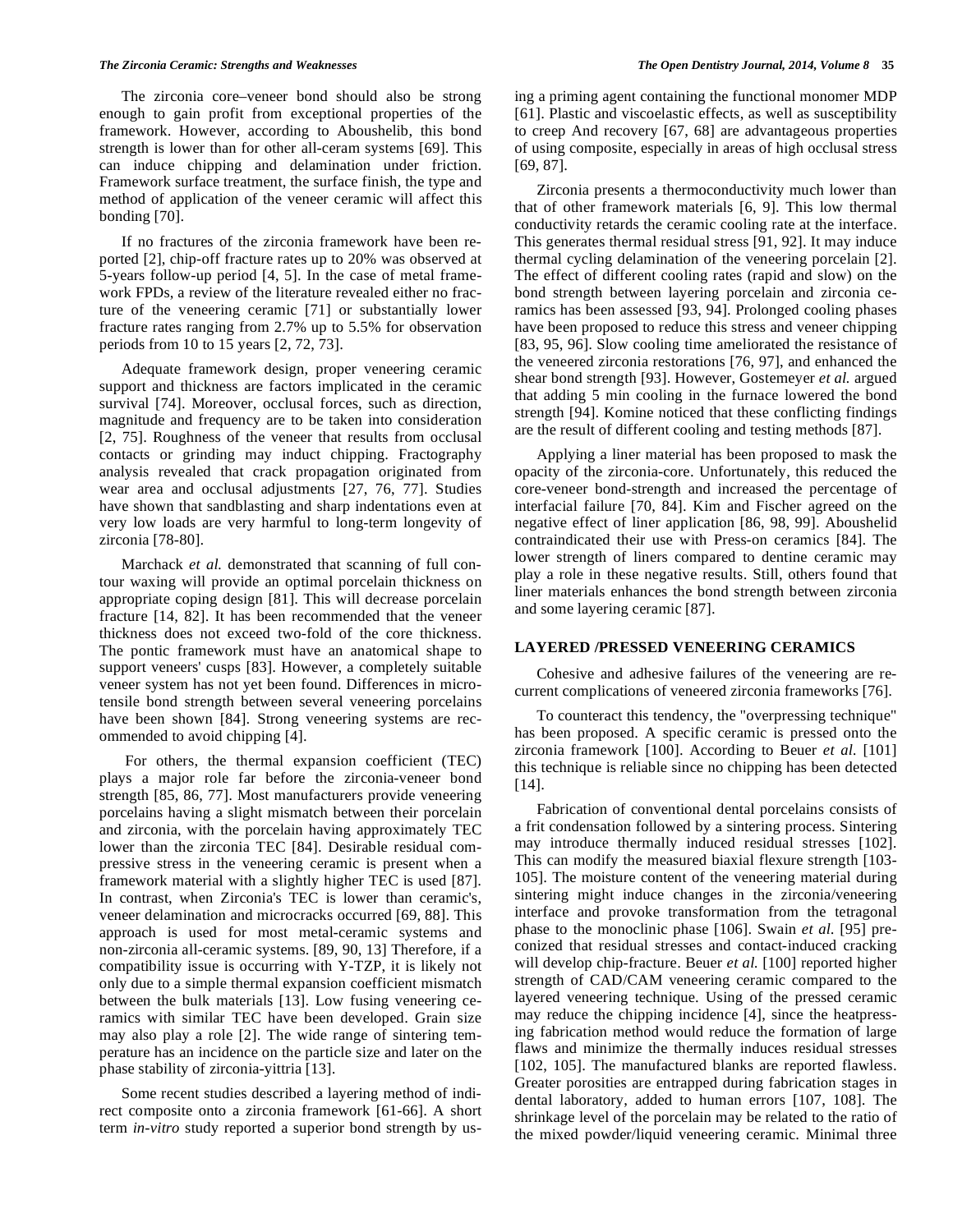firing cycles are needed. Catastrophic failures can be induced by the incorporation of small impurities like inhomogenities, pores, since cracks cannot be healed but slow growth may occur under oral conditions [108, 109]. The pressing technique permit the creation of desired tooth anatomy while minimizing firing shrinkage [110].

The manufactured CAD/CAM veneer will be joined to the zirconia framework by fusion glass ceramic or by using resin cement [111]. Lithium disilicate has been proposed to be connected to zirconia framework by glass fusion ceramic [76, 112]. Higher tensile strength of press-on veneers and the superior quality of the interface can prevent porcelain chipping [84]. These materials exhibited better fracture strength and fatigue behavior when compared to the hand-layered ceramics. The latter show early veneer failures under mouthmotion cyclic loading [76, 113].

In one recent study, overpressed zirconia three-unit posterior prostheses had significantly less fractures and chippings compared with layered ones [114]. In another study no chipping was observed [101, 108]. Ishibe and Aboushelid recommended the application of press-on veneer ceramics directly onto air-borne-particle-abraded surfaces [70, 84, 115, 116]. However, other studies found no difference in fracture incidence between the pressed and layered techniques [100, 108, 117].

Connector design had an incidence on milled ceramic fracture resistance, but not the pressed ceramic [118].

# **SHEAR BOND STRENGTH AND INFLUENCE OF ARTIFICIAL AGEING**

In metal-ceramic prostheses, as determined by the International Standards Organization (ISO) [119], the minimum required bond strength between metal and layering porcelain is 25 MPa. No such estimate has been yet determined for all-ceram [87]. Comparison between zirconia- and metalceramic restorations found a similar bond strength [88, 115, 120, 121]. Other studies reported greater bond strength between porcelain and zirconia than for metal-zirconia [2, 122]. Results are conflicting [87].

Guess found metal-ceramic shear bond strength (SBS) higher than zirconia-ceramic one's. Thermocycling has no effect on zirconia-ceramic bond [2]. Yet, Silva noticed that in contrast to Y-TZP systems where failures were accelerated by fatigue, metal-ceramic restorations failures occurred as a function of load and not fatigue [123].

The difference in the results between metal- and zirconiaceramic SBS could be reported to the dissimilar adhesion mechanisms. If mechanical interlocking and chemical bond resulting from suitable metal oxidation and interdiffusion of ions are essential in the metal ceramic interface, the Y-TZPceramic bonding mechanisms are still unclear [124, 125]. For the latter, some micromechanical interactions can just be assumed based on the wettability of zirconia-core by veneering ceramic [2].

When Ishibe and Aboushelib compared zirconia-layered ceramic shear bond strength to zirconia-pressed one, they found equivalent results [70, 84, 115].

Oral fluids are known to facilitate stress corrosion of ceramic materials. Water molecule will diffuse into the glass and provoke a corrosion mechanism [126]. Dissolution of ceramic can happen through 2 ways: by ionic exchange during exposure to an acidic solution, or by breakdown of Si-O network in a basic solution [127]. The intensity of chemical deterioration is related to the glass matrix composition and the ratio of crystal incorporation [66]. This will result in slow crack growth and may lead to failure of ceramic restorations in the oral cavity complex situation [2, 128, 129]. So some concerns are assessed regarding zirconium dioxide structural stability when it's exposed to oral environment  $[6, 27]$ .

Different zirconia systems were tested *in vitro*, using artificial aging, through dynamic loading and thermal cycling. No significant effects on the fracture load were observed for 3-unit FDPs, and no failures occurred [4, 130, 131]. Thermocycling had no incidence on the zirconia-layered-ceramic bond [2, 88]. The bond strength stability is equivalent to results found about bonding of porcelain-metal framework [87, 88, 132].

Schmitter noticed that artificial aging has no incidence on CAD/CAM ceramics, in contrast with the manually veneered crowns [76]. Another study found no difference between the two veneering methods after aging [108]. No difference in the fatigue properties of the Zirconia Everest® core material following sintering or heat pressing of the veneering material was detected [133].

 Analyses of the fracture surfaces for the pressed ceramic, revealed a combined adhesive and cohesive failure scheme independent of the ageing [76]. Even on polished zirconia, the failure was mostly cohesive within the veneering ceramic [69, 86]. The flexure strength varied between 70 and 100MPa, depending of the product [134, 108]. The flexural strength of the zirconia veneering porcelain, similar to metal-ceramics, will block the propagation of the crack due to the tetragonal phase [69, 108].

Stawarczyk concluded that overpressed veneering porcelains for zirconia single crown frameworks exhibited similar or better fracture load compared with layered ones [108]. Guess noticed that hand-layer-veneered zirconia crowns revealed a high susceptibility to mouth-motion cyclic loading in early veneer failures [113]. Other factors such as grain size and shape and porosity should also be considered [26]. Grain size strongly affect the mechanical properties of 3Y-TZP [14, 20, 21]. On the other hand, sintering temperatures will influence the grain size and the phase stability of 3Y-TZP [13].

Soft machining restorations are sintered at a later stage. This will prevent the stress-induced transformation from tetragonal to monoclinic. The final surface will virtually be free of monoclinic phase unless grinding adjustments are needed or sandblasting is performed [13]. In contrast, hardmachined restorations of fully sintered 3Y-TZP blocks contain a significant amount of monoclinic zirconia [26]. This may result in surface microcracking, higher susceptibility to LTD and lower reliability [27].

Several searches studied the fatigue behavior of 3Y-TZP [28, 29-31]. When tested in cyclic loading, both sandblasting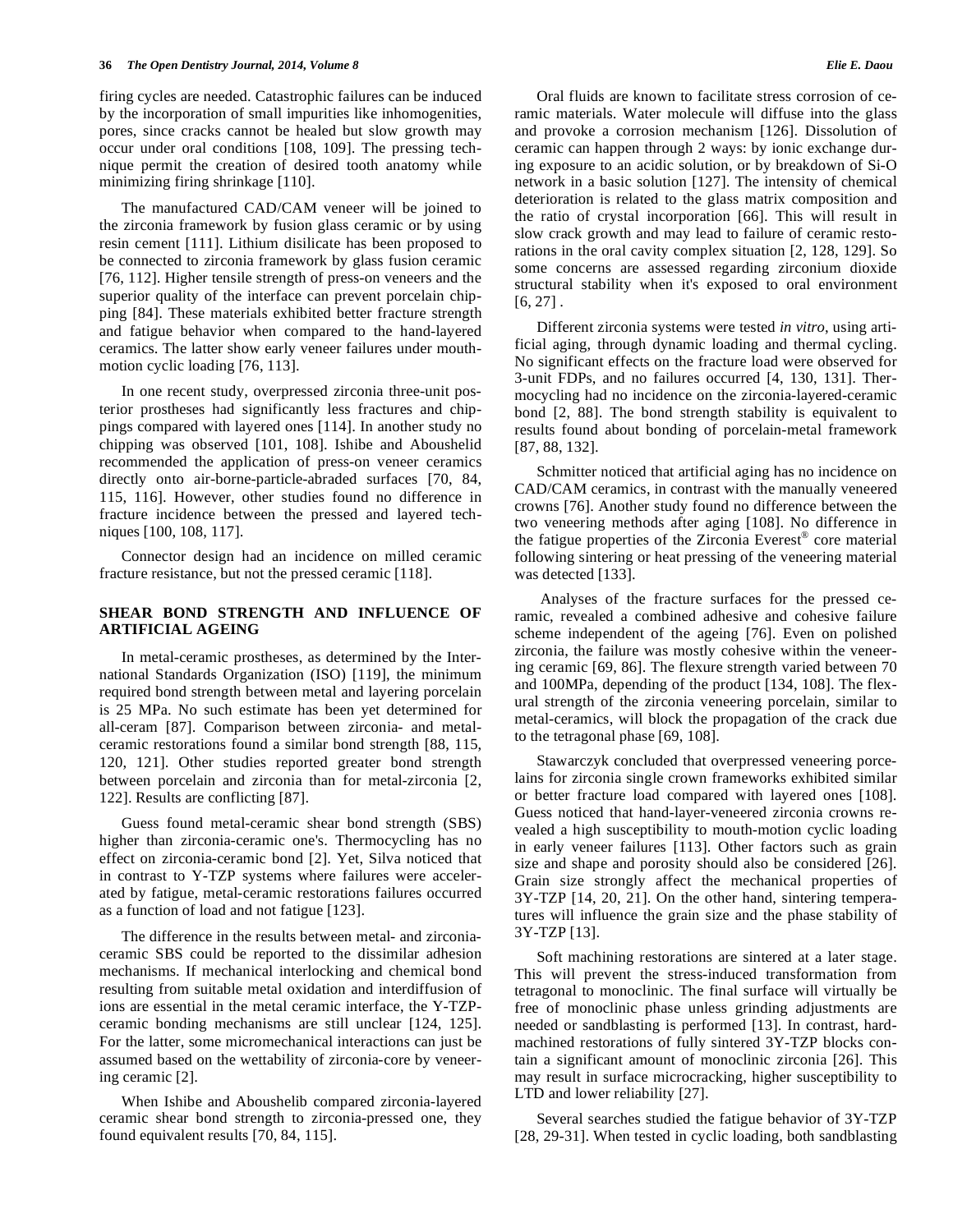and sharp indentations even at very low loads are harmful to the long-term performance of 3Y-TZP [13, 29-31]. The presence of residual stresses was detrimental in promoting LTD [13].

Worth to be noticed that the pressable ceramic materials showed significantly less change in marginal opening than metal ceramic and copy milled ceramic crowns [16].

# **COLOR AND ESTHETICS**

Tooth Enamel, constituted of 97% hydroxyapatite mineral, is very translucent and can transmit up to 70% of light. Dentin is also able to transmit up to 30% of light. The esthetic dilemma for metal-ceramic restorations is that opaque porcelain is needed to mask a metal substrate. It will reflect light and decrease translucency. Consequently, they will often appear brighter intraorally [5, 135]. In-Ceram Spinnell had higher levels of translucency than In-Ceram Alumina (VITA Zahnfabrik), followed by In-Ceram Zirconia (VITA Zahnfabrik), which was comparable to a metal alloy [5].

Zirconia framework is esthetically better accepted than metallic framework, but it remains clinically too white and opaque. Therefore, manufacturers introduce colored zirconia framework to ameliorate the overall matching color [136]. Different techniques have been proposed: adding pigments to the initial zirconia ceramic powder, dipping zirconia milled frameworks in dissolved coloring agents, applying liner material to sintered framework [69, 137]. Thinner veneer is then required to mask the underlying framework [138].

The ability to control the shade of the core may also eliminate the need to veneer the lingual and gingival aspects of the connectors in those situations where the interocclusaldistance is limited and the required connector dimensions are minimally achieved. In addition, the palatal aspect of anterior crowns and FPDs may be fabricated of the core material exclusively in situations of extensive vertical overlap and lack of space for lingual veneering porcelain [40, 139].

Individualized colored overpressed ceramics have been also proposed as a quick and easy technique [108]. Excellent esthetic and perfect matching are difficult to attain, as appearance will rely on precolored ingots. To enhance esthetic, a layering ceramic can also be applied over an pressed-on veneer [140].

Lava system (3M ESPE Dental Products), which is relatively translucent but may still mask colored abutment, is proposed in 7 shades, permitting shading from the intaglio surface to the outer [139].

The increase of the concentration of the coloring pigments at grain boundaries could be at the expense of the stabilizing elements. This may result in higher percentage of tetragonal-monoclinic transformation. If this transformation occurs on the surface of the framework, this will provoke grain pullout and surface lifts [70]. This phenomenon results from competitive displacement of the stabilizing elements by the metallic pigments in the liquid state. The latter have a melting point lower than the yetrium oxide one [70]. A minor alteration of the location or the concentration of the stabilizing elements can alter the mechanical properties of the

zirconia framework [141]. A fatigue process started on individual surface areas will lead to monoclinic spots and results in surface microcracking and lifts. The color pigments at grain boundaries replacing the reduction of yttrium will affect the slowly extend of this process toward the bulk of the material [142, 143].

One study showed that the bond strength of colored zirconia is significantly lower compared to non-colored zirconia [70]. When the framework is colored by dipping in pigment solution, the pigments will concentrate on the outer surface. Those surface pigments tend to crystallize on the surface and weaken the bond with the veneer ceramic [70].

#### **DISCUSSION**

Variable study conditions and plethora of materials available made the comparison of the results from relevant literature, a challenging issue [5]. Usually, a failure in any clinical trial results from a combination of causes or events [1]. Worth noting, there is a remarkable emphasis on clinical examination of the zirconia product [13], even though some of these studies lack scientific support [144]. Reproducing intra-oral conditions, during the *in vitro* studies, is quite difficult. An effort was made to create artificial oral environments by applying cyclic forces in artificial saliva, under fluctuating temperature [145]. Long-term clinical studies are still needed to make conclusions [5]. In the era of evidencebased dentistry, reinforcing standardization of clinical cohort studies will permit more efficient conclusions [4]. It has been noted that some granted research centers may be reluctant to publish bad results [146].

Concerns regarding metal-ceramic restorations biocompatibility limitations and optical qualities provoked the shift to all-ceramic restorations placement. While achieving marginal accuracies equal to that of metal-ceramic crowns, Allceramic crowns provide superior gingival response [147].

Glass ceramic crowns, even those with a densely sintered alumina core, showed brittle fracture in the posterior region [148]. Patient selection may be critical and the technique remains sensitive [149]. Poor oral hygiene, high caries incidence, moderate gingival inflammation and severe parafunction are some of the exclusion criteria cited [150]. A coping design allowing optimal ceramic layering thickness, a uniform cement film, and an adequate TEC matching between the laminate and the core may reduce the stresses [148].

Studies reported that zirconia ceramic flexure strength and fracture toughness are twice that of alumina ceramics [151]. The partially stabilized tetragonal modification of zirconia to a monoclinic phase, induce by a tensile stress, exhibits 4% volume expansion. To propagate, the crack must overcome the compressive stresses generated at the crack tip [152, 153].

The aim of this review was not to evaluate survival and failure of different restorations. Authors agreed that Y-TZP can withstand physiologic functional loading forces and are comparable to metal-ceramic FPDs [27, 154]. Strength and marginal fit of zirconia ceramic has been confirmed by extensive laboratory testing [155, 156]. Still 5 to 10 year clinical studies are needed to determine primary mode of failure and success rate [157].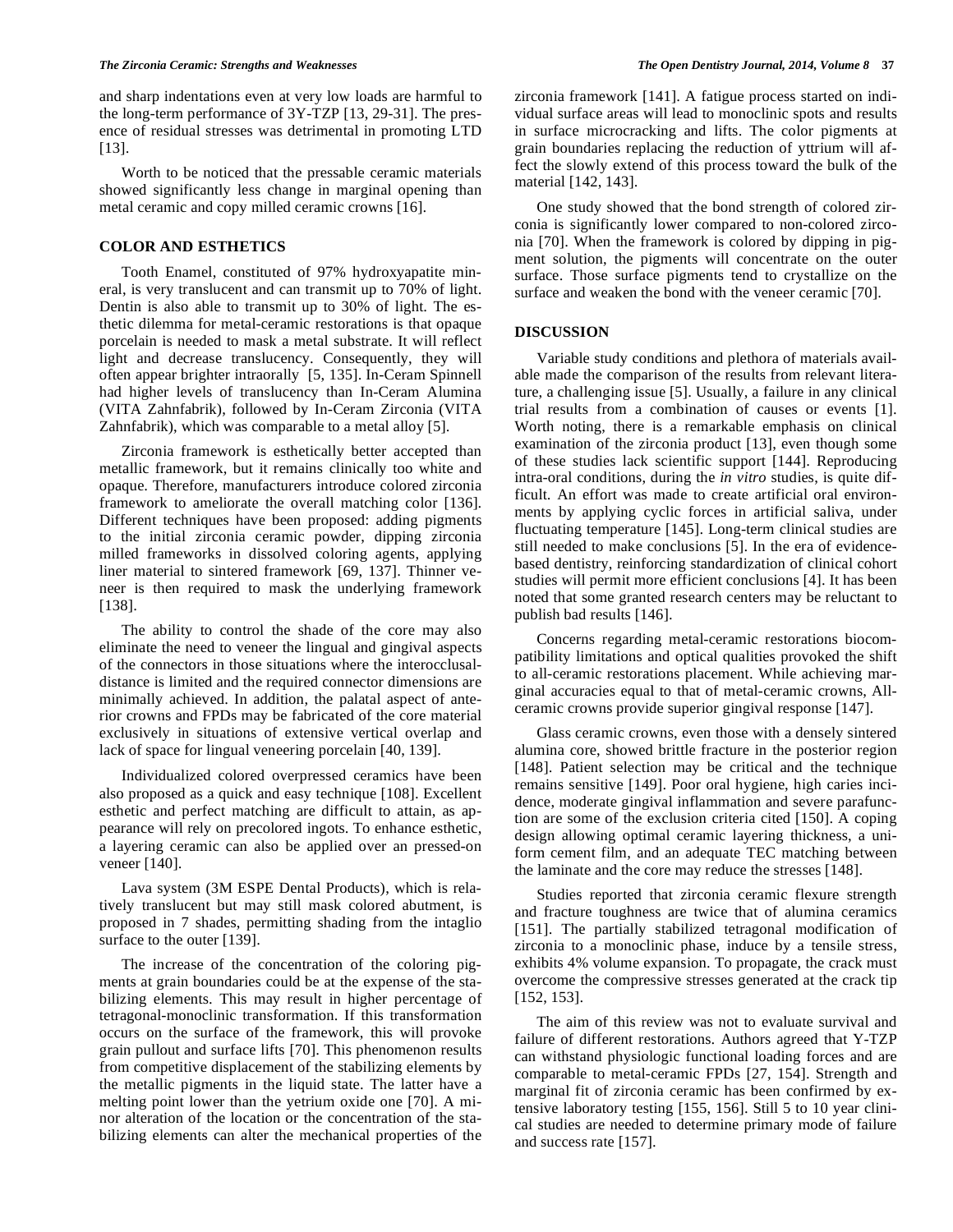The major complication reported is chipping of the veneer with a rate that will increase from 6% to 10% between 3 and 5 years, whereas these values are reported on a 10 years observation period for metal-ceramic restorations [27, 55]. Fracture of the zirconia framework is not probable [27]. Long-term success is essentially dependant of the performance of the veneering [74]. Minor chip-off of the layering ceramic has been reported as the most frequent complication [2]. Short-span posterior frameworks are reliable, whereas data is lacking for long span and cantilevers [4].

If bond failure has been pointed as chipping reason [158], differences in thermal coefficients [159], liner material and poor core wetting [84], veneer firing shrinkage [85, 86], phase transformation [160], loading stresses, flaw formation [161], coloring pigments [70] and surface properties [33] have been reported as potential causes. Upon fracture, similar to porcelain-alloys [162], a thin porcelain layer remained attached to the zirconia surface, showing that cohesive strength was lower than adhesive bond strength [27]. Even scientific evidence was lacking, Fischer assumed that bond between zirconia and ceramic was chemical [86]. Others go for mechanical interlocking added to cooling compressive stresses [163]. The ability of zirconia to counteract crack propagation will result in a crack deflection [164]. Framework design must provide uniform veneer support [14, 165, 166]. Pressable materials with an increase of the crystalline content generally improved the mechanical properties [26].

Ceramic crowns made only of zirconia, monolithic zirconia crowns, are not used widely in clinical practice because of the absence of a sound standard and the possibility of wear of the opposing teeth due to the hardness of zirconia [65].

Even if zirconia frameworks are preferred in posterior situations, compared to other allceram materials [5], some limitations still exist and proper diagnosis is critical for success [167] .

The quantity, size, and chemical properties of the crystals within the ceramic matrix will determine the opacity of a ceramic material [168]. In-ceram Zirconia (VITA Zahnfabrik, Bad Sackingen, Germany) is reported the least translucent when compared to other ceramics [169, 170].

While success rate for 35% partially stabilized zirconia has been evaluated promising [171], long-term clinical data remain rare [172]. The mechanical [173], esthetic [174], biocompatible [175], and metal-like radiopaque [176] properties allow the zirconia ceramics to be versatile, even though the opaque core limits their use in the anterior sextant [170]. Careful patient selection and operating technique are essential. Bruxers, periodontally involved teeth exhibiting increased mobility, and cantilever prostheses are to be avoided [172]. Fracture, located in the area between the retainer and pontic is the primary mode of failure. Under high tensile stress, it emanates from the gingival surface of the connectors, leading to catastrophic loss [177].

A framework design allowing for a uniform thickness and support of veneering porcelain has been shown to optimize the strength of bilayered specimens [178]. Radial surface cracks can be generated by Intaglio wall adjustments of the framework, either with a 50 micron or coarser diamond rotary cutting instrument, and under dry or water cooling. This will compromise the strength of the zirconia core [179]. Marginal fit has been reported similar to that of metalceramic restorations [180]**.** Cementation of zirconia-based FPDs with either composite resin, glass ionomer, or resinmodified glass ionomer cements have been proposed, even long-term data are lacking [157, 174, 181].

## **CONCLUSION**

Zirconia restorative material is well-placed to satisfy esthetic requirements and to fulfill functional requirements. Further studies should be conducted to resolve the complications that may reduce restorations longevity.

Within its limitations, this review has pointed some of the strengths and weaknesses of this promising material.

- 1. Zirconia is able to withstand physiological posterior forces.
- 2. Zirconia-veneer bonding is not yet well understood.
- 3. Studies to reduce veneer chipping should be conducted.
- 4. Ageing process, coloring pigments and liner materials have negative impact on the veneer- zirconia bond strength.
- 5. Pressed veneer porcelain exhibit reduced fracture incidence compared to layered veneer.
- 6. New compatible high strength ceramic veneers would reduce chip-off incidence.
- 7. Framework design must provide anatomical support to the layer veneering ceramic.

Understanding each of these mechanisms will enhance the reliability of the zirconia as a multipurpose material.

# **CONFLICT OF INTEREST**

The authors confirm that this article content has no conflicts of interest.

#### **ACKNOWLEDGEMENTS**

None declared.

# **REFERENCES**

- [1] Bayne SC. Dental restorations for oral rehabilitation testing of laboratory properties versus clinical performance for clinical decision making. Review Article. J Oral Rehab 2007; 34: 921-32.
- [2] Guess C, Kulis A, Witkowskia S, Wolkewitz M, ZhangY, Strub JR. Shear bond strengths between different zirconia cores and veneering ceramics and their susceptibility to thermocycling. Dent Mater 2008; 24: 1556-67.
- [3] Heintze SD, Cavalleri A, Zellwegera G, Buchler A, Zappinia G. Fracture frequency of all-ceramic crowns during dynamic loading in a chewing simulator using different loading and luting protocols. Dent Mater 2008; 24: 1352-61.
- [4] Schley JS, Heussen N, Reich S, Fischer J, Haselhuhn K, Wolfart S. Survival probability of zirconia-based fixed dental prostheses up to 5 yr: a systematic review of the literature. Eur J Oral Sci 2010; 118: 443-50.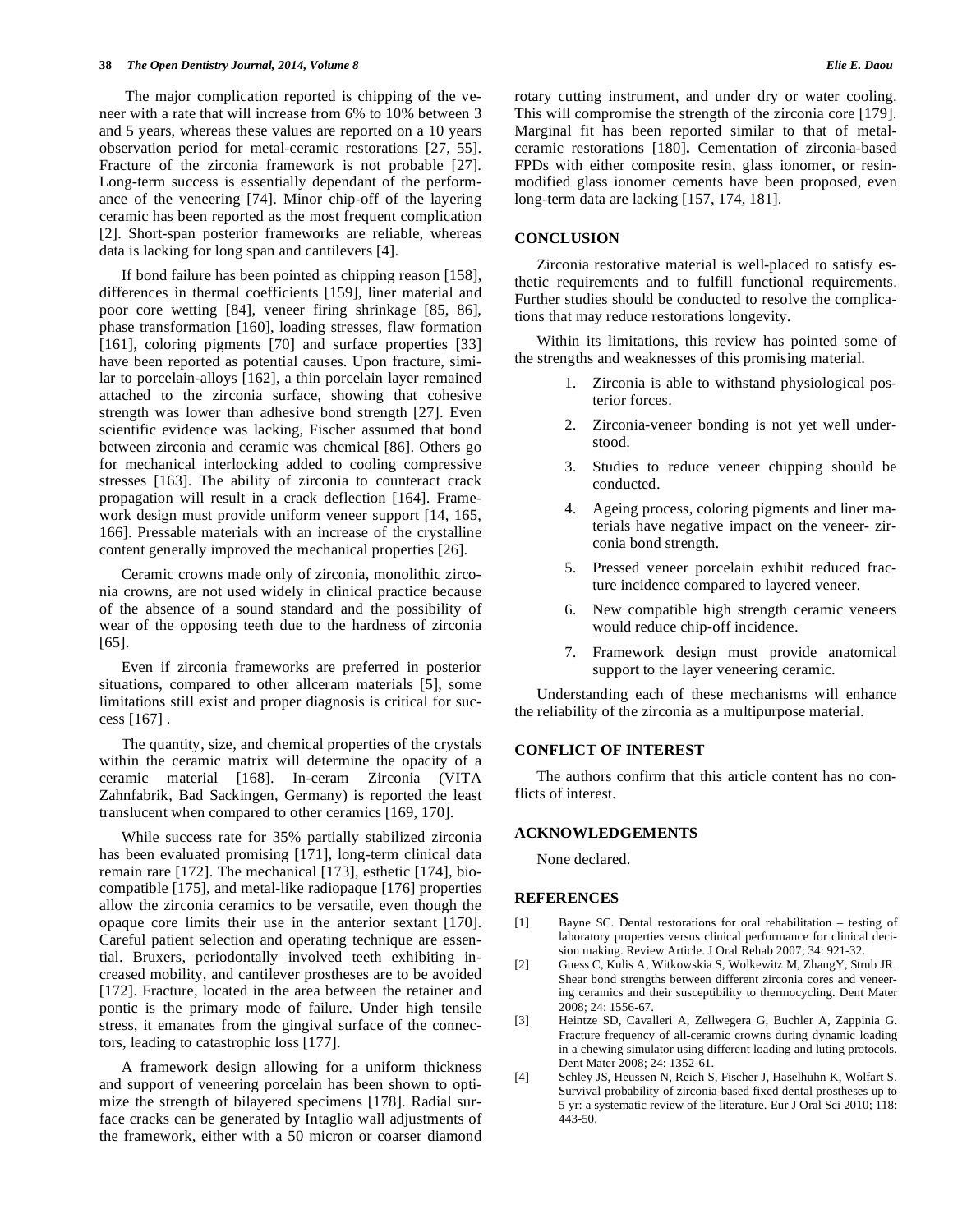#### *The Zirconia Ceramic: Strengths and Weaknesses The Open Dentistry Journal, 2014, Volume 8* **39**

- [5] Conrad HJ, Seong WJ, Pesun IJ. Current ceramic materials and systems with clinical recommendations: A systematic review. J Prosthetic Dent 2007; 98: 389-404.
- [6] Morrmann WH, Stawarczyk B, Ender A, Sener B, Attin T, Mehl A. Wear characteristics of current aesthetic dental restorative CAD/CAM materials: Two-body wear, gloss retention, roughness and Martens hardness. J Mechanic Behav Biomed Mater 2013; 20: 113-25.
- [7] Wittneben JG, Robert FW, Weber HP, Gallucci GO. A Systematic Review of the Clinical Performance of CAD/CAM Single-Tooth Restorations. Int J Prosthodont 2009; 22: 466-71.
- [8] Della Bona A, Robert Kelly J. The clinical success of all-ceramic restorations. JADA 2008; 139(suppl 4): 8-13.
- [9] Tinschert J, Zwez D, Marx R, Anusavice KJ. Structural reliability of alumina-, feldspar-, leucite-, mica- and zirconia-based ceramics. J Dent 2000; 28: 529-35.
- [10] Filser F, Kocher P, Weibel F. Reliability and strength of allceramic dental restorations fabricated by direct ceramic machining (DCM). Int J Comput Dent 2004; 89-106.
- [11] Christel P, Meunier A, Heller M, Torre JP, Peille CN. Mechanical properties and short-term *in vivo* evaluation of yttrium-oxidepartially-stabilized zirconia. J Biomed Mater Res 1989; 23: 45-61.
- [12] Filser F, Kocher P, Gauckler LJ. Net-shaping of ceramic components by direct ceramic machining. Assembly Autom 2003; 23: 382-90.
- [13] Denry I, Kelly JR. State of the art of zirconia for dental applications. Dent Mater 2008; 24: 299-307.
- [14] Komine F, Blatz MB, Matsumura H. Current status of Zircobiabased fixed restorations. J Oral Sci 2010; 52(4): 531-9.
- [15] Pjetursson Bjarni E, Sailer I, Zwahlen M, Hammerle CHF. A systematic review of the survival and complication rates of all-ceramic and metal-ceramic reconstructions after an observation period of at least 3 years. Part I: single crowns. Clin Oral Impl Res 2007; 18(Suppl. 3): 73-85.
- [16] Cho SH, Nagy WW, Goodman JT, Solomon E, Koike M. The effect of multiple firings on the marginal integrity of pressable ceramic single crowns. J Prosthetic Dent 2012; 107: 17-23.
- [17] Galindo ML, Pedram P, Marinello CP. Estimating long-term survival of densely sintered alumina crowns: A cohort study over 10 years. J Prosthetic Dent 2011; 106: 23-8.
- [18] Kohayama K, Hatakeyama E, Sasaki E, Azuma T, Karita K. Effect of sample thickness on bite force studied with a multiple-point sheet sensor. J Oral Rehab 2004; 31: 327-34.
- [19] Goodacre CJ, Bernal G, Rungcharassaeng K, Kan JYK. Clinical complications in fixed prosthodontics. J Prosthetic Dent 2003; 90: 31-41.
- [20] Cehreli MC, Kokat A, Akca K. CAD/CAM Zirconia vs. slipcast glass-infiltrated Alumina/Zirconia all-ceramic crowns: 2-year results of a randomized controlled clinical trial. J App Oral Sci 2009; 17: 49-55.
- [21] Encke BS, Heydecke G, Wolkewitz M, Strub JR. Results of a prospective randomized controlled trial of posterior ZrSiO(4)- ceramic crowns. J Oral Rehab 2009; 36: 226-35.
- [22] Ortorp A, Maria KL, Carlsson GE. A 3-year retrospective and clinical follow-up study of zirconia single crowns performed in a private practice. J Dent 2009; 37: 731-6.
- [23] Scurria MS, Badder JD, Shugars DA. Meta-analysis of fixed partial denture survival: prostheses and abutments. J Prosthetic Dent 1998; 79: 459-64.
- [24] Kisi E, Howard C. Crystal structures of zirconia phases and their interrelation. Key Eng Mater 1998; 153/154: 1-35.
- [25] Heuer AH, Lange FF, Swain MV, Evans AG. Transformation toughening: an overview. J Am Ceram Soc 1986; 69: i-iv.
- [26] Guazzato M, Albakry M, Ringer S, Swain M. Strength, fracture toughness and microstructure of a selection of all-ceramic materials. part II. Zirconia-based dental ceramics. Dent Mater 2004; 20: 449-56.
- [27] Koutayas SO, Vagkopoulos T, Pelekanos S, Koidis P, Strub JR. Zirconia in Dentistry: part 2. evidence-based clinical breakthrough. Eur J Esthet Dent 2009; 4: 348-80.
- [28] Deville S, Chevalier J, Gremillard L. Influence of surface finish and residual stresses on the ageing sensitivity of biomedical grade zirconia. Biomaterials 2006; 27: 2186-92.
- [29] Chevalier J, Cales B, Drouin JM. Low-temperature aging of Y-TZP ceramics. J Am Ceram Soc 1999; 82: 2150-4.
- [30] Guo X. On the degradation of zirconia ceramics during lowtemperature annealing in water or water vapor. J Phys Chem Solids 1999; 60: 539-46.
- [31] Lin JD, Duh JG, Lo CL. Mechanical properties and resistance to hydrothermal aging of ceria- and yttriadoped tetragonal zirconia ceramics. Mater Chem Phys 2002; 87: 808-18.
- [32] Papanagiotou HP, Morgano S, Giordano RA, Pober R. *In vitro* evaluation of low-temperature aging effects and finishing procedures on the flexural strength and structural stability of Y-TZP dental ceramics. J Prosthetic Dent 2006; 96: 154-64.
- [33] Rahaman MN, Li Y, Bal BS, Huang W. Functionally graded bioactive glass coating on magnesia partially stabilized zirconia for enhanced biocompatibility. J Mater Sci Mater Med (Mg-PSZ) 2008; 19: 2325-33.
- [34] Kim DJ, Myung-Hyun L, Lee DY, Han JS. Mechanical properties, phase stability, and biocompatibility of (Y, Nb)-TZP/Al(2)O(3) composite abutments for dental implant. J Biomed Mater Res 2000; 53: 438-43.
- [35] Heness G, Ben-Nissan B. Innovative bioceramics. Mater Forum 2004; 27: 104-14.
- [36] Suarez MJ, Lozano JF, Paz Salido M, Martinez F. Three-year clinical evaluation of In-Ceram Zirconia posterior FPDs. Int J Prosthodont 2004; 17: 35-8.
- [37] Esquivel-Upshaw JF, Anusavice K, Young H, Jones J, Gibbs C. Clinical performance of lithia disilicate-based core ceramic for three-unit posterior FPDs. Int J Prosthodont 2004; 17: 469-75.
- [38] Oh WS, Anusavice K. Effect of connector design on the fracture resistance of all-ceramic fixed partial dentures. J Prosthetic Dent 2002; 87: 536-42.
- [39] Oh WS, Anusavice KJ. Effect of connector design on the fracture resistance of all-ceramic fixed partial dentures. J Prosthetic Dent 2002; 87: 536-42.
- [40] Raigrodski AJ. Contemporary materials and technologies for allceramic fixed partial dentures: A review of the literature. J Prosthetic Dent 2004; 92: 557-62.
- [41] Miller LL. Framework design in ceramo-metal restorations. Dent Clin North Am 1977; 21: 699-716.
- [42] Att W, Grigoriadou M, Strub JR. ZrO<sub>2</sub> three-unit fixed partial dentures: comparison of failure load before and after exposure to a mastication simulator. J Oral Rehabil 2007; 34: 282-90.
- [43] Tinschert J, Gerd N, Mautsch W, Augthun M, Spiekermann H. Fracture resistance of lithium-disilicate-, alumina-, and zirconiabased three-unit fixed partial dentures. Int J Prosthodont 2001; 14: 231-8.
- [44] Sundh A, Sjogren G. Fracture resistance of all-ceramic zirconia bridges with differing phase stabilizers and quality of sintering. Dent Mater 2006; 22: 778-84.
- [45] Ttinschert J, Natt G, Mautsch W, Augthun M, Spiekermann H. Fracture resistance of lithium disilicate-, alumina-, and zirconiabased three-unit fixed partial dentures: a laboratory study. Int J Prosthodont 2001; 14: 231-8.
- [46] Ttinschert J, Natt G, Mohrbotter N, Spiekermann H, Schulze KA. Lifetime of alumina- and zirconia ceramics used for crown and bridge restorations. J Biomed Mater Res B Appl Biomater 2007; 80: 317-21.
- [47] Plengsombut K, Brewer JD, Monaco EA Jr., Davis EL. Effect of two connector designs on the fracture resistance of all-ceramic core materials for fixed dental prostheses. J Prosthetic Dent 2009; 101: 166-73.
- [48] Bahat Z, Mahmoood DJ, Vult von Steyern P. Fracture strength of three-unit fixed partial denture cores (Y-TZP) with different connector dimension and design. Swed Dent J 2009; 33:149-59.
- [49] Vult von Steyrn P. All-ceramic fixed partial dentures. Studies on aluminum oxide- and zirconium dioxide-based ceramic systems. Swed Dent J 2005; (Suppl): 1-69.
- [50] Tsumita M, Kokubo Y, Vult von Steyern P, Fukushima S. Effect of framework shape on the fracture strength of implant-supported allceramic fixed partial dentures in the molar region. J Prosthodont 2008; 17: 274-85.
- [51] Vult von Steyrn P, Carlsson P, Nilner K. All-ceramic fixed partial dentures designed according to the DC-Zirkon technique. A 2-year clinical study. J Oral Rehabil 2005; 32: 180-7.
- [52] Larsson C, Holm L, Lovgern N, Kokubo Y, Vult von Steyern. Fracture strength of four-unit Y-TZP core designed with varying connector diameter: an *in-vitro* study. J Oral Rehabil 2007; 34: 702-9.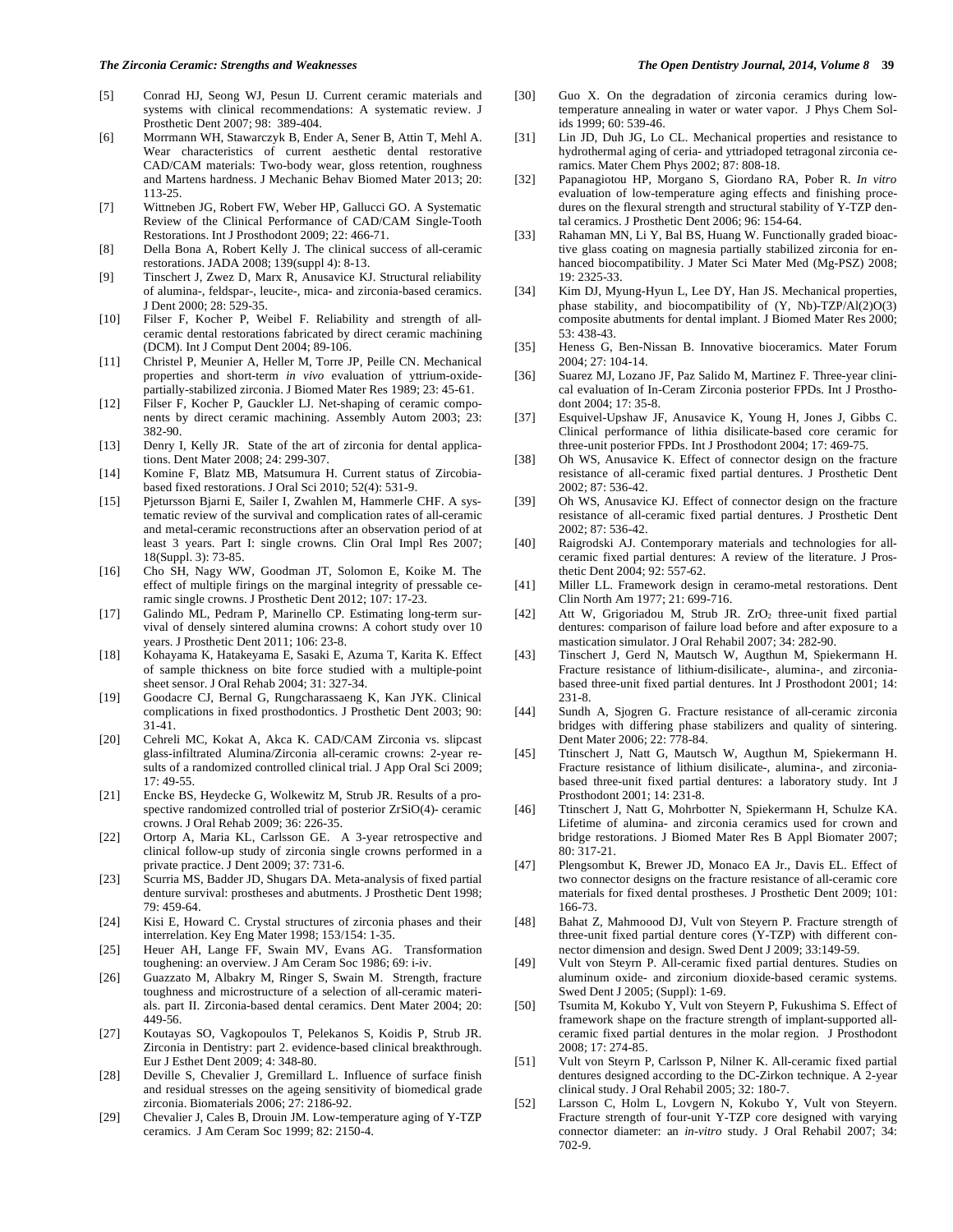- [53] von Steyern PV. All-ceramic fixed partial dentures. Studies on aluminum oxide- and zirconium dioxide-based ceramic systems. Swed Dent J Suppl 2005; 173: 1-69.
- [54] Larsson C, Volt von Steyern P, Sunzel B, Nilner K. All-ceramic two- and five-unit implant-supported reconstructions. A randomized, prospective clinical trial. Swed Dent J 2006; 30: 45-53.
- [55] Anderson RJ, Janes GR, Sabella LR, Morris HF. Comparison of the performance on prosthodontic criteria of several alternative alloys used for fixed crown and partial denture restorations: Department of Veterans Affairs Cooperative Studies project 147. J Prosthetic Dent 1993; 69: 1-8.
- [56] Walter M, Reppel P, Boning K, Freesmeyer WB. Six year followup of titanium and high-gold porcelain-fused-to-metal fixed partial dentures. J Oral Rehabil 1999; 26: 91-6.
- [57] Sandhage KH, Yurek GJ. Direct and indirect dissolution of sapphire in calcia-magnesia-alumina-silica melts: dissolution kinetics. J Am Ceram Soc 1990; 73: 3633-42.
- [58] Kelly JR. Clinical fracture behavior and colloidal processing of glass-matrix dental ceramics: In Cambridge, MA: 1989, Harvard University .
- [59] Durschang B, Raether F. Development of a glass-infiltrated ceramic for dental applications, Fraunhofer ISC Annual Report, 2002. http://www.isc.fraunhofer.de/german/improfil/presse/publikationen /media/e60-61.pdf.
- [60] Kim DJ. Effect of Ta<sub>2</sub>O<sub>5</sub>, Nb<sub>2</sub>O<sub>5</sub>, and HfO<sub>2</sub> alloying on the transformability of Y<sub>2</sub>O<sub>3</sub>-stabilized tetragonal ZrO<sub>2</sub>. J Am Ceram Soc 1990; 73: 115-20.
- [61] Schubert H. Anisotropic thermal expansion coefficients of  $Y_2O_3$ stabilized tetragonal zirconia. J Am Ceram Soc 1986; 69: 270-1.
- [62] Matsui K, Horikoshi H, Ohmichi N, Ohgai M, Yoshida H, Ikuara Y. Cubic-formation and grain-growth mechanisms in tetragonal zirconia polycrystal. J Am Ceram Soc 2003; 86: 401-8.
- [63] Kobayashi K, Kuwajima H, Masaki T. Phase change and mechanical properties of ZrO<sub>2</sub>-Y<sub>2</sub>O<sub>3</sub> solid electrolyte after aging. Solid State Ionics 1981; 3(4 ): 489-95.
- [64] Kou W, Molin M, SjoGren G. Surface roughness of five different dental ceramic core materials after grinding and polishing. J Oral Rehab 2006; 33: 117-24.
- [65] Kim MJ, Oh SH, Kim JH, *et al.* Wear evaluation of the human enamel opposing different Y-TZP dental ceramics and other porcelains. J Dent 2012; 40: 979-88.
- [66] Oh WS, Delong R, Anusavice KJ. Factors affecting enamel and ceramic wear: a literature review. J Prosthetic Dent 2002; 87: 451- 9.
- [67] Denry I. How and when does fabrication damage adversely affect the clinical performance of ceramic restorations? Dent Mater 2013; 29: 85-96.
- [68] McLean JW. Evolution of dental ceramics in the twentieth century. J Prosthetic Dent 2001; 85: 61-6.
- [69] Aboushelib MN, de Jager N, Kleverlaan CJ, *et al.* Microtensile bond strength of different components of core veneered all-ceramic restorations. Dent Mater 2005; 21: 984-91.
- [70] Aboushelib MN, Kleverlaan CJ, Feilzer AJ. Effect of zirconia type on its bond strength with different veneer ceramics. J Prosthodont 2008; 17: 401-8.
- [71] Walter M, Reppel PD, Boning K, Freesmeyer WB. Six-year follow-up of titanium and high-gold porcelain-fused-to-metal fixed partial dentures. J Oral Rehab 1999; 26: 91-6.
- [72] Coornaert J, Adriaens P, De Boever J. Long-term clinical study of porcelain-fused-to-gold restorations. J Prosthetic Dent 1984; 51: 338-42.
- [73] Valderhaug J. A 15-year clinical evaluation of fixed prosthodontics. Acta Odontol Scand 1991; 49: 35-40.
- [74] Sailer I, Feher A, Filser F. Prospective clinical study of zirconia posterior fixed partial dentures: 3-year follow up. Quint Int 2006; 37: 685-93.
- [75] Raigrodski AJ, Gerard JC, Potiket N. The efficacy of posterior three-unit zirconium-oxide-based ceramic fixed partial dental prostheses: a prospective clinical pilot study. J Prosthetic Dent 2006; 96: 237-44.
- [76] Schmitter M, Mueller D, Rues S. Chipping behaviour of allceramic crowns with zirconia framework and CAD/CAM manufactured veneer. J Dent 2012; 40: 154-62.
- [77] Sailer I, Gottnerb J, Kanel S, Hämmerle CH. Randomized controlled clinical trial of zirconia-ceramic and metal-ceramic poste-

rior fixed dental prostheses: a 3-year follow-up. Int J Prosthodont 2009; 22: 553-60.

- [78] Zhang Y, Lawn BR. Fatigue sensitivity of Y-TZP to microscale sharp-contact flaws. J Biomed Mater Res: Appl Biomater 2005; 72B: 388-92.
- [79] Zhang Y, Pajares A, Lawn BR. Fatigue and damage tolerance of Y-Y-TZP ceramics in layered biomechanical systems. J Biomed Y-Mater Res B Appl Biomater 2004; 71B: 166-71.
- [80] Zhang Y, Lawn BR, Rekow ED, Thompson VP. Effect of sandblasting on the long-term performance of dental ceramics. J Biomed Mater Res B: Appl Biomater 2004; 71B: 381-6.
- [81] Marchack BW, Futatsuki Y, Marchack CB, White SN. Customization of milled zirconia coping for all-ceramic crowns: a clinical report. J Prosthetic Dent 2008; 99: 169-73.
- [82] Segal BS. Retrospective assessment of 546 all-ceramic anterior and posterior crowns in a general practice. J Prosthetic Dent 2001; 85: 544-50.
- [83] Mitov G, Heintze SD, Walz S, Woll K, Muecklichd F, Pospiecha P. Wear behavior of dental Y-TZP ceramic against natural enamel after different finishing procedures. Dent Mater 2012; 28: 909-18.
- [84] Aboushelib MN, Kleverlaan CJ, Feilzer AJ. Microtensile bond strength of different components of core veneered all-ceramic restorations. Part II: zirconia veneering ceramics. Dent Mater 2006; 22: 857-63.
- [85] Fischer J, Stawarczyk B, Tomic M, Strub JR, Hammerle CHF. Effects of thermal misfit between different veneering ceramics and zirconia frameworks on *in vitro* fracture load of single crowns. Dent Mater 2007; 26(6): 766-72.
- [86] Fischer J, Grohmann P, Stawarczyk B. Effect of zirconia surface treatments on the shear strength of zirconia/veneering ceramic composites. Dent Mater J 2008; 27: 448-54.
- [87] Komine F, Strub JR, Matsumura H. Bonding between layering materials and zirconia frameworks. Jap Dental Sci Rev 2012; 48: 153-61.
- [88] Saito A, Komine F, Blatz MB, Matsumura H. A comparison of bond strength of layered veneering porcelains to zirconia and metal. J Prosthetic Dent 2010; 104: 247-57.
- [89] Shell JS, Nielsen JP. Study of the bond between gold alloys and porcelain. J Dent Res 1962; 41: 1424-37.
- [90] Knap FJ, Ryge G. Study of bond strength of dental porcelain fused to metal. J Dent Res 1966; 45: 1047-51.
- [91] Hermann I, Bhowmick S, Zhang Y, Lawn BR. Competing fracture modes in brittle materials subject to concentrated cyclic loading in liquid environments: Trilayer structures. J Mater Res 2006; 21: 512-21.
- [92] Mora GP, O'Brien WJ. Thermal shock resistance of core reinforced all-ceramic crown systems. J Biomed Mater Res 1994; 28: 189-94.
- [93] Komine F, Saito A, Kobayashi K, Koizuka M, Koizumi H, Matsumura H. Effect of cooling rate on shear bond strength of veneering porcelain to a zirconia ceramic material. J Oral Sci 2010; 52: 647- 52.
- [94] Gostemeyer G, Jendras M, Dittmer MP, Bach FW, Stiesch M, Kohorst P. Influence of cooling rate on zirconia/veneer interfacial adhesion. Acta Biomater 2010; 6: 4532-8.
- [95] Swain MV. Unstable cracking (chipping) of veneering porcelain on all-ceramic dental crowns and fixed partial dentures. Acta Biomater 2009; 5: 1668-77.
- [96] Taskonak B, Borges GA, Mecholsky JJ Jr., Anusavice KJ, Moore BK, Yan J. The effects of viscoelastic parameters on residual stress development in a zirconia/glass bilayer dental ceramic. Dent Mater 2008; 24: 1149-55.
- [97] Rues S, Kroger E, Muller D, Schmitter M. Effect of firing protocols on cohesive failure of all-ceramic crowns. J Dent 2010; 38: 987-94.
- [98] Fischer J, Stawarczyck B, Sailer I, Ha¨mmerle CH. Shear bond strength between veneering ceramics and ceria-stabilized zirconia/alumina. J Prosthetic Dent 2010; 103: 267-74.
- [99] Hong JK, Hyum PL, Park YJ, Vang MS. Effect of zirconia surface treatments on the shear bond strength of veneering ceramic. J Prosthetic Dent 2011; 105: 315-22.
- [100] Beuer F, Schweiger J, Eichberger M, Kappert HF, Gernet W, Edelhoff D. High-strength CAD/CAM-fabricated veneering material sintered to zirconia copings - a new fabrication mode for allceramic restorations. Dent Mater 2009; 25: 121-8.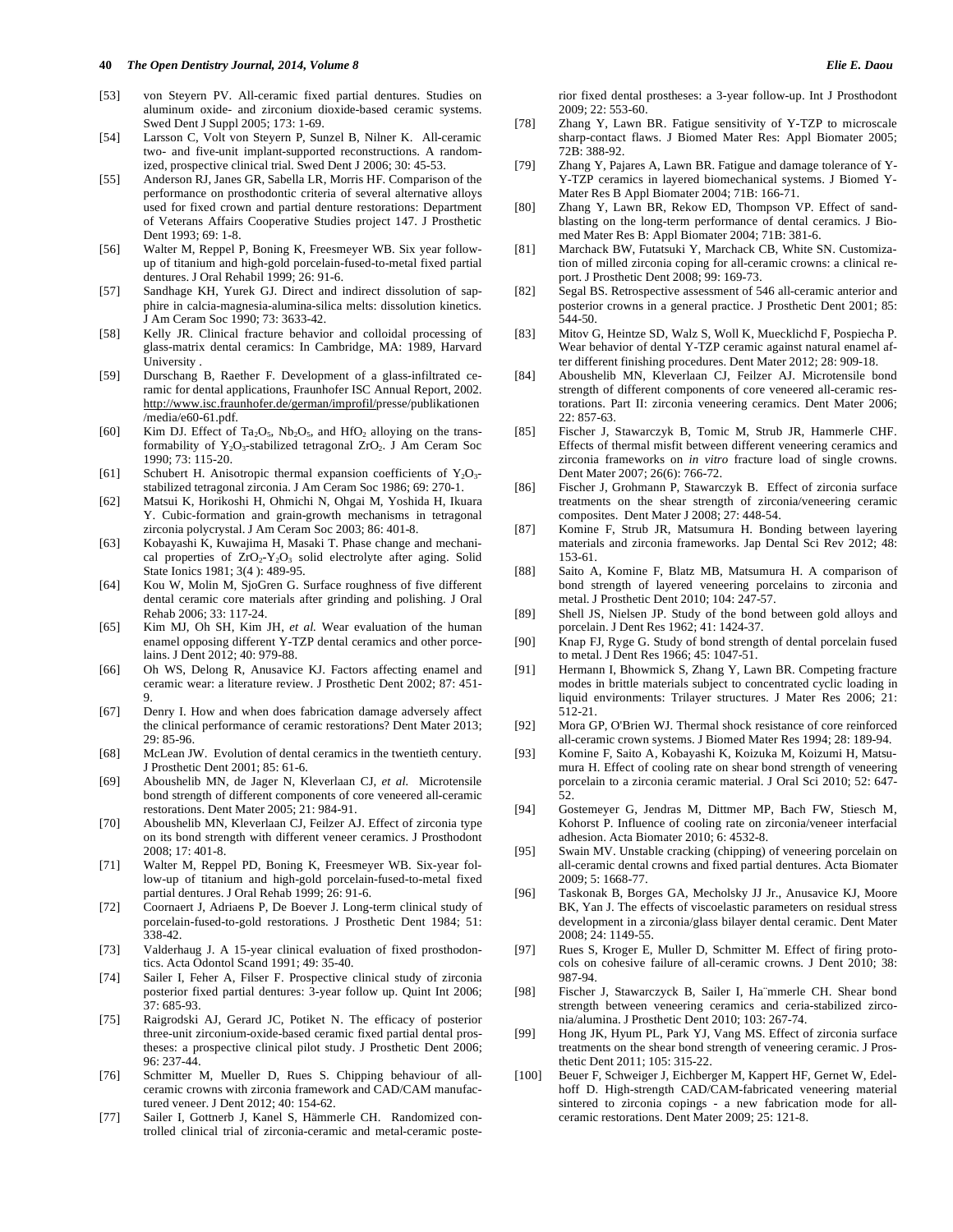#### *The Zirconia Ceramic: Strengths and Weaknesses The Open Dentistry Journal, 2014, Volume 8* **41**

- [101] Beuer F, Edelhoff D, Gernet W, Sorensen JA. Three-year clinical prospective evaluation of zirconia-based posterior Foxed Dental Prostheses (FDPs). Clin Oral Investigat 2009; 13: 445-51.
- [102] Coffey JP, Anusavice KJ, DeHoff PH, Lee RB, Hojjatie B. Influence of contraction mismatch and cooling rate on flexural failure of PFM systems. J Dent Res 1988; 67: 61-5.
- [103] Isgro' G, Addison O, Fleming GJP. Transient and residual stresses induced during the sintering of two dentine ceramics. Dent Mater 2010; 27: 379-85.
- [104] McLean JW, Hughes TH. The reinforcement of dental porcelain with ceramic oxides. Br Dent J 1965; 119: 251-67.
- [105] Isgro G, Addison O, Fleming GJP. Transient and residual stresses in a pressable glass-ceramic before and after resin-cement coating determined using profilometry. J Dent 2011; 39: 368-75.
- [106] Tholey MJ, Swain MV, Thiel N. SEM observations of porcelain Y-TZP interface. Dent Mater 2009; 25: 857-62.
- [107] Albashaireh ZSM, Ghazal M, Kern M. Two-body wear of different ceramic materials opposed to zirconia ceramic. J Prosthetic Dent 2010; 104: 105-13.
- [108] Stawarczyk B, Özcan M, Roos M, Trottmann I, Sailer I, Hämmerle CHF. Load-bearing capacity and failure types of anterior zirconiacrowns veneered with overpressing and layering techniques. Dent Mater 2011; 27: 1045-53.
- [109] Drummond JL. Ceramic behavior under different environmental and loading conditions. Dental materials *in vivo*: aging and related phenomena. 2003, Quinte Chicago, IL. p. 35-45.
- [110] Holden JE, Goldstein GR, Hittelman EL, Clark EA. Comparison of the marginal fit of pressable ceramic to metal ceramic restorations. J Prosthodont 2009; 18: 645-8.
- [111] Kim MJ, Kim YK, Kim KH, Kwon TY. Shear bond strengths of various luting cements to zirconia ceramic: surface chemical aspects. J Dent 2011; 39: 795-803.
- [112] Albrecht T, Kirsten A, Kapperta HF, Fischerb H. Fracture load of different crown systems on zirconia implant abutments. Dent Mater 2011; 27: 298-303.
- [113] Guess C, Zavanelli R, Silva N, Bonfante E, Coelho P, Thompson V. Monolithic CAD/CAM Lithium Disilicate versus Veneered Y-TZP crowns: comparison of failure modes and reliability after fatigue. Int J Prosthodont 2010; 23: 343-442.
- [114] Christensen RP, Eriksson KA, Ploeger BJ. Clinical performance of PFM, zirconia and alumina three-unit posterior protheses. IADR Toronto 2008 [Abstract no. 105962].
- [115] Ishibe M, Raigrodski A, Flinn BD, Chung KH, Spiekerman C, Winter RR. Shear bond strengths of pressed and layered veneering ceramics to high-noble alloy and zirconia cores. J Prosthetic Dent 2011; 106: 29-37.
- [116] Scherrer SS, Cesar PF, Swain MV. Direct comparison of the bond strength results of the different test methods: a critical literature review. Dent Mater 2010; 26: e78-93.
- [117] Guess PC, Zhang Y, Thompson VP. Effect of veneering techniques on damage and reliability of Y-TZP trilayers. Eur J Esthet Dent 2009; 4: 262-76.
- [118] Plengsombut K, Brewer JD, Monaco EA Jr., Davis EL. Effect of two connector designs on the fracture resistance of all-ceramic core materials for fixed dental prostheses. J Prosthetic Dent 2009; 101:166-73.
- [119] International Organization for Standardization. I., metal-ceramic dental restorative systems. Organization for Standardization; Geneva: Int., 1999
- [120] Al-Dohan HM, Yaman P, Dennison JB, Razzoog ME, Lang BR. Shear strength of core-veneer interface in bi-layered ceramics. J Prosthetic Dent 2004; 91: 349-55.
- [121] Suese K. Comparison of bond strength of porcelain fused to core materials of metal and zirconia. J Osaka Dent Univ 2010; 44: 41-7.
- [122] Ashkanani HM, Raigrodski A, Flinn BD, Heindl H, Mancl LA. Flexural and shear strengths of  $ZrO<sub>2</sub>$  and a high-noble alloy bonded to their corresponding porcelains. J Prosthetic Dent 2008; 100: 274- 84.
- [123] Silva NRFA, Bonfante EA, Zavanelli RA, Thompson VP, Ferencz JL, Coelho GP. Reliability of metalloceramic and Zirconia-based ceramic crowns. J Dent Res 2010; 89(10): 1051-6.
- [124] Mackert Jr Jr., Ringle R, Parry EE, Evans AL, Fairhurst CW. The relationship between oxide adherence and porcelain-metal bonding. J Dent Res 1988; 67: 474-8.
- [125] Schweitzer DM, Goldstein G, Ricci JL, Silva NR, Hittelman EL. Comparison of bond strength of a pressed ceramic fused to metal

versus feldspathic porcelain fused to metal. J Prosthodont 2005; 14: 239-47.

- [126] Ernsberger FM. The role of molecular water in the diffusive transport of protons in glasses. Physics Chem Glasses 1980; 21: 146-9.
- [127] Newton RG. The durability of glass-a review. Glass Technol 1985; 26: 21-38.
- [128] Peterson IM, Wuttiphan S, Lawn BR, Chyung K. Role of microstructure on contact damage and strength degradation of micaceous glass-ceramics. Dent Mater 1998; 14: 80-9.
- [129] Zhang Y, Song J, Lawn BR. Deep-penetrating conical cracks in brittle layers from hydraulic cyclic contact. J Biomed Mater Res B Appl Biomater 2005; 73: 186-93.
- [130] Att W, Stamouli K, Gerds T, Strub JR. Fracture resistance of different zirconium dioxide three-unit all-ceramic fixed partial dentures. Acta Odontol Scand 2007; 65: 14-21.
- [131] Beuer F, Bastian S, Naumann M, Sorensen JA. Load-bearing capacity of all-ceramic three-unit fixed partial dentures with different computer-aided design (CAD)/computer-aided manufacturing (CAM) fabricated framework materials. Eur J Oral Sci 2008; 116: 381-6.
- [132] Petridis H, Hirayama H, Kugel G, Habib C, Garefis P. Shear bond strength of techniques for bonding esthetic veneers to metal. J Prosthetic Dent 1999; 82: 608-14.
- [133] Tsalouchou E, Cattell MJ, Knowles JC, Pittayachawan P, McDonald A. Fatigue and fracture properties of yttria partially stabilized zirconia crown systems. Dent Mater 2008; 24: 308-18.
- [134] Fischer J, Stawarzcyk B, Hämmerle CH. Flexural strength of veneering ceramics for zirconia. J Dent 2008; 36(5): 316-21.
- [135] Raptis NV, Michalakis K, Hirayama H. Optical behavior of current ceramic systems. Int J Periodont Restor Dent 2006; 26: 31-41.
- [136] Ardlin BI. Transformation-toughened zirconia for dental inlays, crowns and bridges: chemical stability and effect of lowtemperature aging on flexural strength and surface structure. Dent Mater 2002; 18: 590-5.
- [137] Heffernan MJ, Aquilino S, Diaz-Arnold AM, *et al.* Relative translucency of six all-ceramic systems. Part II: core and veneer materials. J Prosthetic Dent 2002; 88: 10-5.
- [138] Devigus A, Lombardi G. Shading Vita In-ceram YZ substructures: influence on value and chroma, part II. Int J Comput Dent 2004; 7: 379-88.
- [139] Raigrodski AJ. Contemporary all-ceramic fixed partial dentures: a review. Dent Clin North Am 2004. 48: 531-44.
- [140] Aboushelib MN, Kleverlaan C, Feilzer AJ. Microtensile bond strength of different components of core veneered all-ceramic restorations. part 3: double veneer technique. J Prosthodont 2008; 17: 9-13.
- [141] Chen PL, Chen IW. Grain boundary mobility in  $Y_2O_3$ : defect mechanism and dopant effects. J Am Ceram Soc 1996; 79: 1801-9.
- [142] Deville S, Gremillard L, Chevalier J, Fantozzi G. A critical comparison of methods for the determination of the aging sensitivity in biomedical grade yttria-stabilized zirconia. J Biomed Mater Res B Appl Biomater 2005; 72: 239-45.
- [143] Pittayachawan P, McDonald A, Petrie A, Knowles J. The biaxial flexural strength and fatigue property of Lava(TM) Y-TZP dental ceramic. Dent Mater 2007; 23: 1018-29.
- [144] Carlsson GE. Critical review of some dogmas in prosthodontics. J Prosthodont Res 2009; 53: 3-10.
- [145] DeLong R, Douglas W. Development of an artificial oral environment for the testing of dental restoratives: bi-axial force and movement control. J Dent Res 1983; 62: 32-6.
- [146] Nico H, Creugers J, Arnd F, Kayser and Martin A, van 't Hof. A meta-analysis of durability data on conventional fixed bridges. Commun Dent Oral Epidemiol 1994; 22: 448-52.
- [147] Yeo IS, Yang JH, Lee JB. *In vitro* marginal fit of three all-ceramic crown systems. J Prosthetic Dent 2003; 90: 459-64.
- [148] De Jager N, Pallav P, Feilzer AJ. The influence of design parameters on FEA-determined stress distribution in CAD-CAM produced all-ceramic crowns. Dent Mater 2005; 21: 242-51.
- [149] Burke FJ, Fleming GJ, Nathanson D, Marquis PM. Are adhesive technologies needed to support ceramics? an assessment of the current evidence. J Adhes Dent 2002; 4: 7-22.
- [150] Marquardt P, Strub JR. Survival rates of IPS Empress 2 all-ceramic crowns and fixed partial dentures: results of a 5-year prospective clinical study. Quint Int 2006; 37: 253-9.
- [151] Piconi C, Maccauro G. Zirconia as a ceramic material. Biomaterials 1999; 20: 1-25.